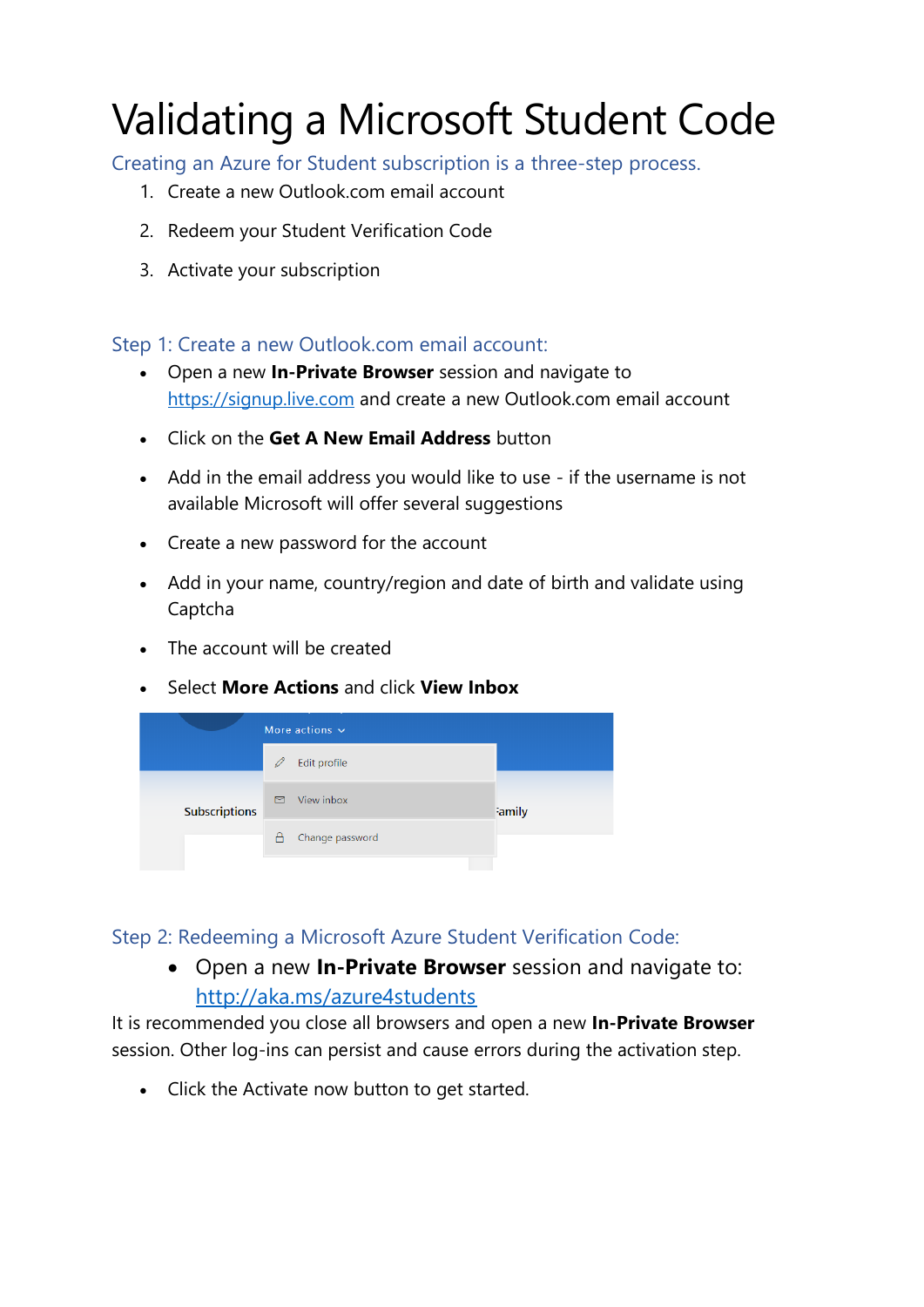

 $+$ 

Simply verify your student status through your school email address, and you're ready to go with \$100 in credit.

 $+$ 

#### Free developer tools

Build your skills in trending tech including data science, artificial intelligence (AI), machine learning, and other areas with<br>access to professional developer tools. Learn more >

#### Drive your career

Access free learning paths and labs to take your skills to the next level.

Enter your account login information and select "Sign In".  $\bullet$ 

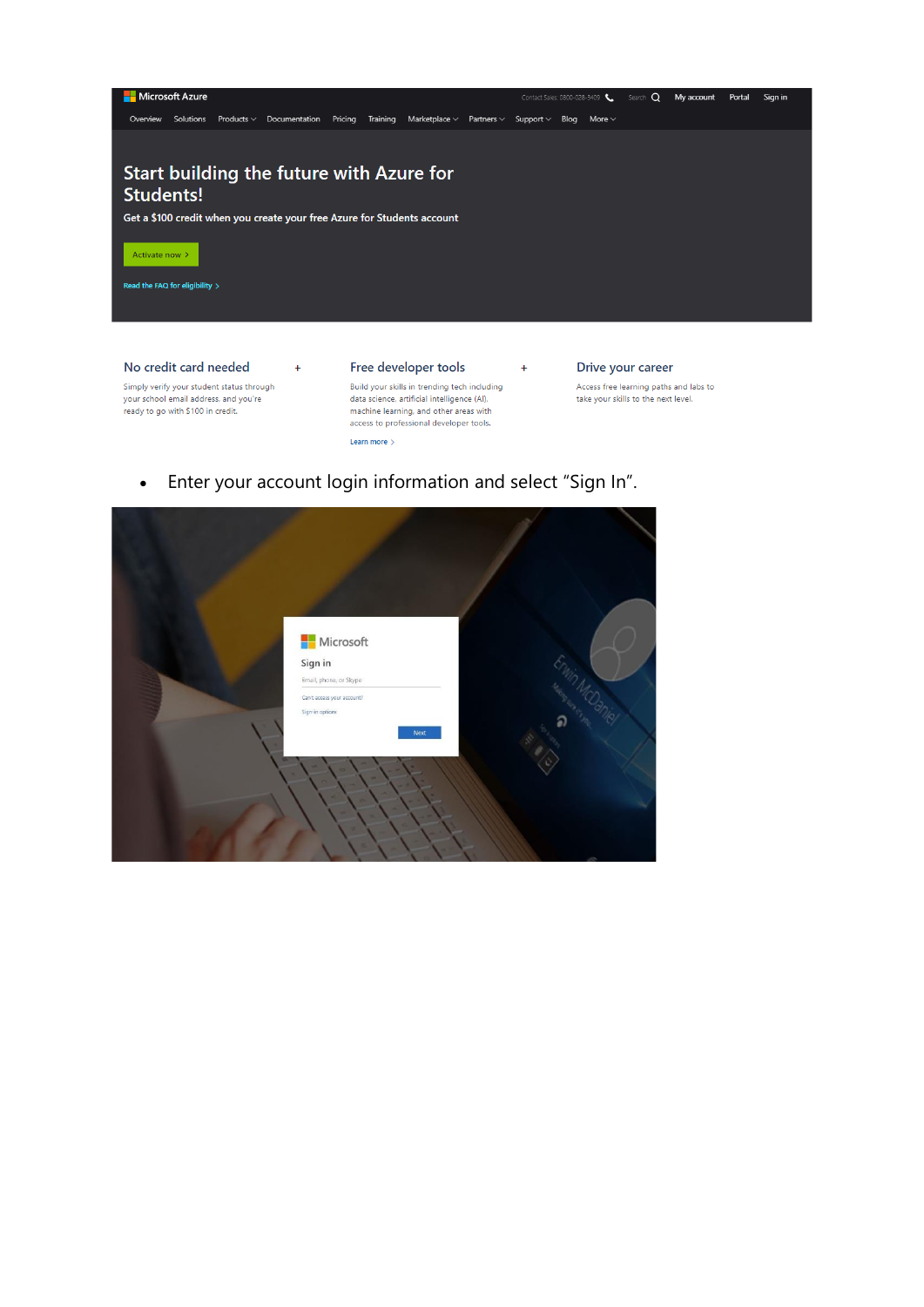• Verify your identity with a phone number

| tools like Visual Studio Code                        |                    |
|------------------------------------------------------|--------------------|
| <b>Identity Verification by phone</b>                | $\curvearrowright$ |
| A text or phone call helps us make sure this is you. |                    |
| Country code                                         |                    |
| United States (+1)<br>$\checkmark$                   |                    |
| Phone number                                         |                    |
| Example: (425) 555-0100                              |                    |
| This field is required                               |                    |

• Enter your 25-character verification code and click "Verify Academic Status".

|               | Azure for Students<br>Get \$100 in Azure credits and free access to popular cloud services plus developer<br>tools like Visual Studio Code            |  |
|---------------|-------------------------------------------------------------------------------------------------------------------------------------------------------|--|
| 1             | Identity Verification by phone<br>$\check{ }$                                                                                                         |  |
| $\mathcal{P}$ | <b>Student Verification</b><br>ᄉ                                                                                                                      |  |
|               | Academic verification required<br>The account you are signed in is not yet verified to access offer benefits. Please use the form below to<br>verify. |  |
|               | Verification method<br>Verification code<br>$\checkmark$                                                                                              |  |
|               | Enter your 25-digit verification code.                                                                                                                |  |
|               | XXXXX-XXXXX-XXXXXX-XXXXXX-XXXXX<br>Verify academic status                                                                                             |  |

• It may take up to 5 minutes to process the redemption.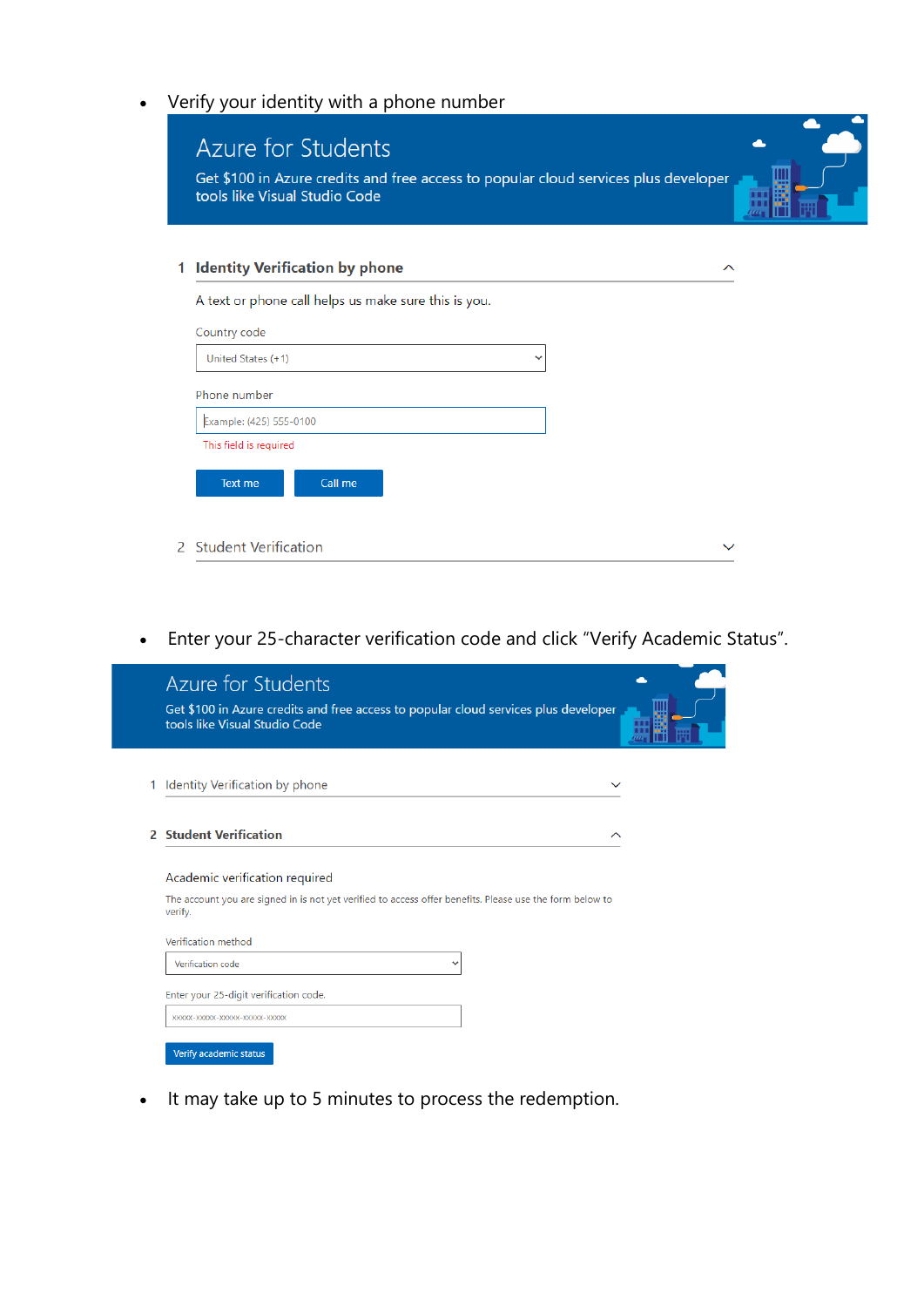| <b>Microsoft Azure</b>                                        |
|---------------------------------------------------------------|
| We are processing your request                                |
| Please do not navigate away from this page.                   |
| Do not refresh your browser window, or press the Back button. |
|                                                               |
| C 2019 Microsoft                                              |
|                                                               |
|                                                               |
|                                                               |
|                                                               |
|                                                               |
|                                                               |
|                                                               |
|                                                               |

# Step 3: Activate your subscription:

- When the redemption process is completed, it will redirect to the sign-up page.
- Enter your account information and click "Next".

| <b>Azure for Students</b><br>Get \$100 in Azure credits and free access to popular cloud services plus developer<br>tools like Visual Studio Code |  |
|---------------------------------------------------------------------------------------------------------------------------------------------------|--|
| 1 About you<br>ᄉ                                                                                                                                  |  |
| Country/Region <b>O</b>                                                                                                                           |  |
| <b>United Kingdom</b>                                                                                                                             |  |
| First name                                                                                                                                        |  |
| This field is required                                                                                                                            |  |
| Last name                                                                                                                                         |  |
| This field is required                                                                                                                            |  |
| Email address for important notifications $\theta$                                                                                                |  |
|                                                                                                                                                   |  |
| Phone                                                                                                                                             |  |
| Example: 1632 456789                                                                                                                              |  |
| Company VatID <b>O</b>                                                                                                                            |  |
| Optional                                                                                                                                          |  |
| <b>Next</b>                                                                                                                                       |  |
| 2 Agreement                                                                                                                                       |  |

- Click the agreement check box and click the Sign up button.
- It may take a few minutes to process the request.